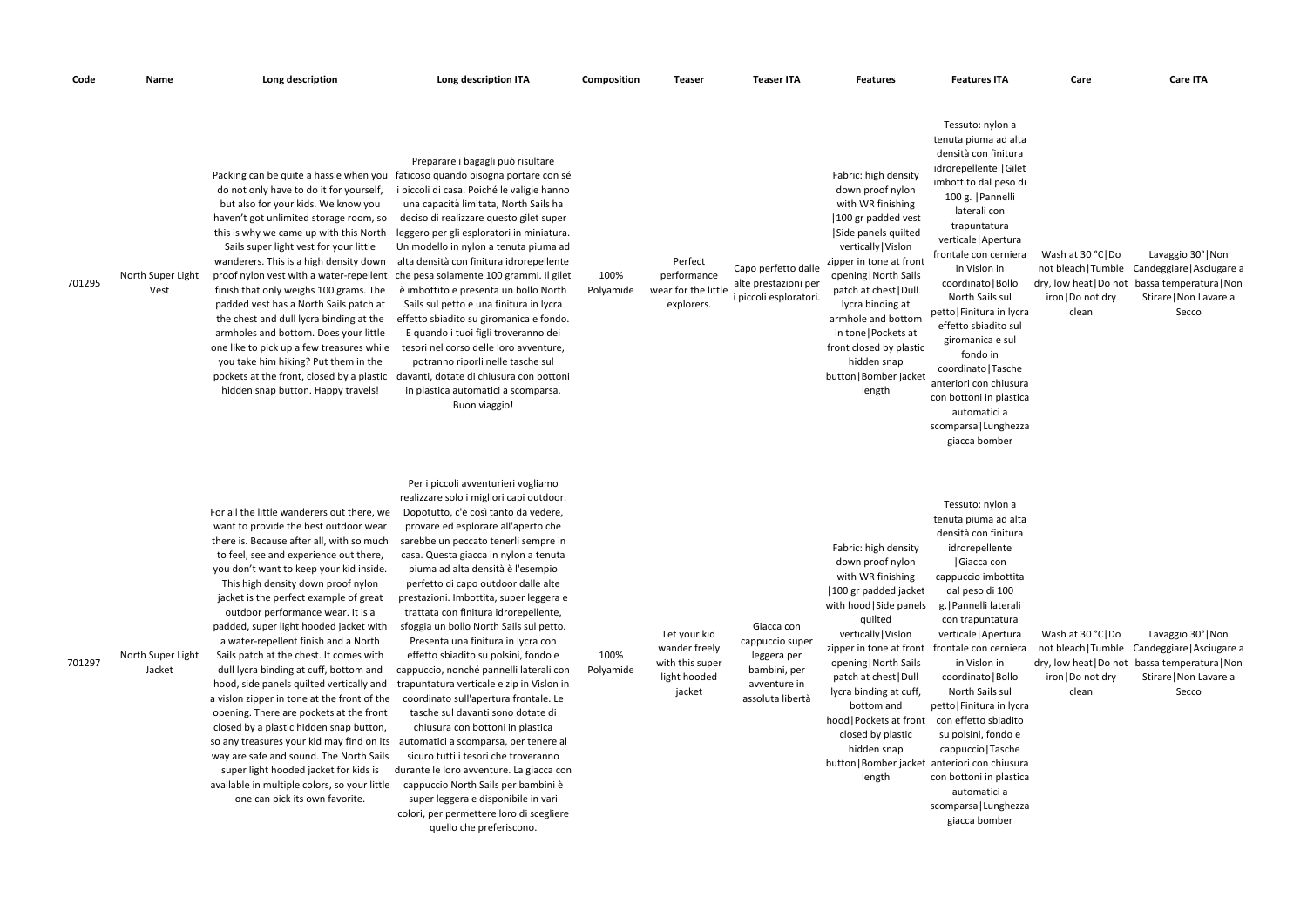701300 Sailor Jacket

Kids tend to see, feel and experience for themselves. And why not let them go on adventure alone? Of course it is important to provide your little one with the best outdoor wear there is while he is exploring. This Sailor jacket is one of those high-quality garments. It is a durable taslan nylon and treated with a protective Teflon coating to prevent staining and repel water. The sleeves are lined with nylon for easy wearing and there's rib at cuff, bottom and inner collar. Don't forget to show your little wanderer the inner patch pocket at the left side, where it can keep treasures hidden.

classic North Sails iconic jacket made of iconico e classico North Sails, realizzato I bambini sono curiosi per natura e vogliono sempre scoprire cose nuove da soli. Perché non lasciarli liberi di esplorare? È ovviamente importantissimo vestirli con articoli outdoor della migliore qualità durante le loro avventure. Questa giacca Sailor è proprio uno di quelli. Un modello in resistente nylon taslan e trattato con rivestimento protettivo in teflon, antimacchia e idrorepellente. Le maniche sono foderate in nylon per un comfort piacevole, mentre polsini, fondo e interno del colletto sono realizzati a coste. Non dimenticarti di mostrare loro la tasca applicata interna sul lato sinistro, nella quale potranno riporre i loro tesori.

100% Polyamide Let your kid go on adventure with this North Sails classic on Fai partire i piccoli di casa all'avventura indossando questa classica giacca

North Sails

Fabric: taslan nylon durable WR with teflon coating |Classic North Sails iconic jacket|Rib at cuff and coste|Coste in colore bottom|Rib in contrast color at inner collar|Body lined with contrast color mesh |Sleeve lined with nylon for easy wearing|Vislon zipper at front opening in tone|Vislon zipper at pockets|North Sails iconic patch at

Lavaggio 30°|Non Candeggiare|Non Asciugare a Tamburo|Stiratura Max 110°|Non Lavare a Secco Tessuto: nylon taslan resistente e idrorepellente con rivestimento in teflon |Iconica giacca classica North Sails|Polsini e fondo a a contrasto sull'interno del colletto|Interamente foderata in rete in colore a contrasto |Maniche foderate in nylon per una maggiore vestibilità|Zip in Vislon in coordinato sull'apertura frontale|Tasche con zip in Vislon | Iconico bollo North Sails sul petto|Tasca applicata interna sul lato sinistro|Lunghezza Wash at 30 °C|Do not bleach|Do not tumble dry|Iron max 110 °C|Do not dry clean

chest|Inner patch pocket at inner left side|Bomber jacket length

giacca bomber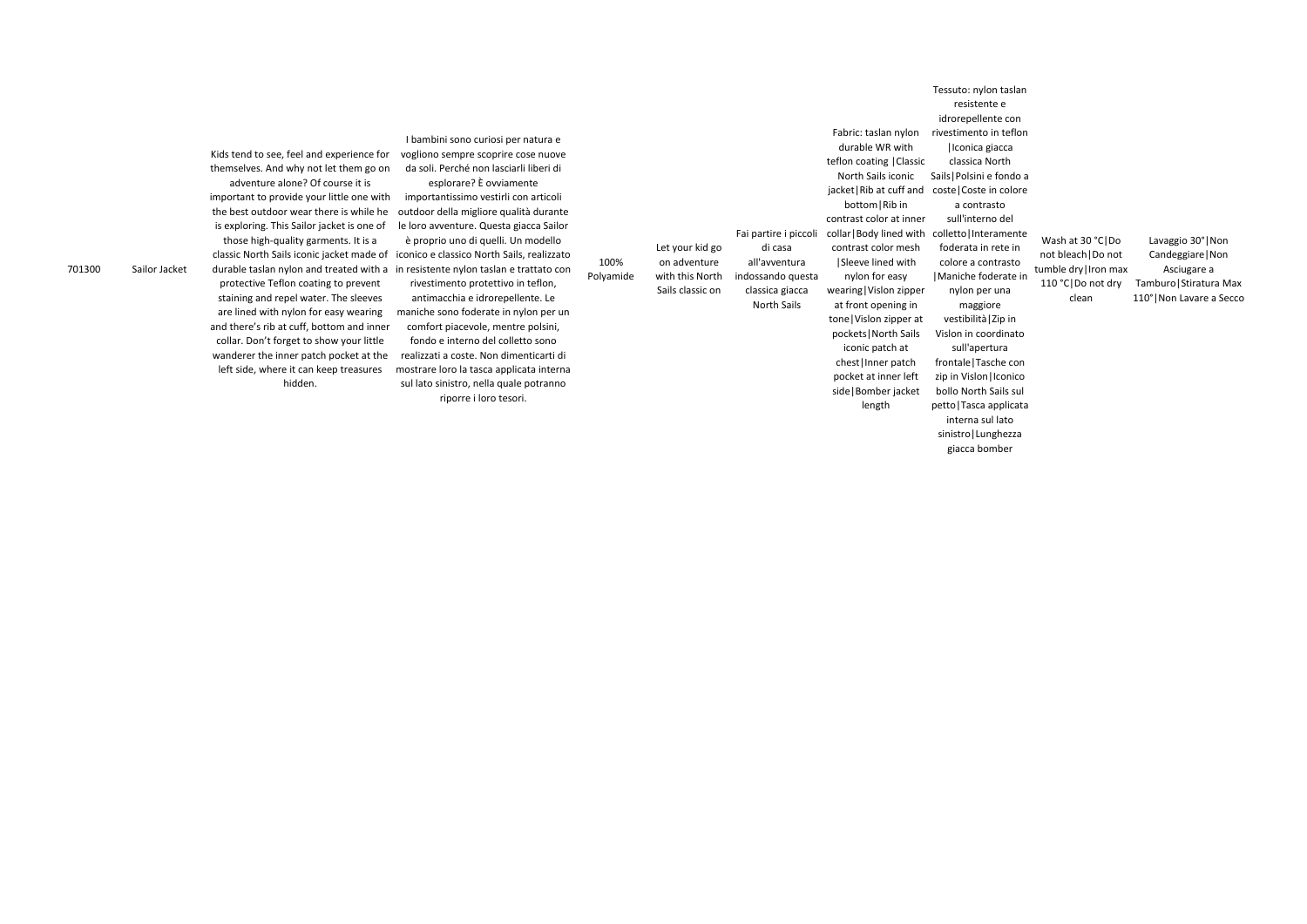701301 Sailor Jacket Hooded

This iconic North Sails hooded jacket is a true winner for the little explorers amongst us. It is made of taslan nylon, which is very durable, and a teflon coating with water-repellent finish. With rib at the cuff, bottom and a hood edge with contrasting stripes, your kid will surely feel comfortable in this winning jacket. The sleeves are lined with nylon for easy wearing and the pockets have zippers. There also is an inner patch pocket to keep your kids' belongings close. Bomber jacket length.

Questa iconica giacca con cappuccio North Sails è perfetta per i piccoli avventurieri. È realizzata in nylon taslan, tessuto altamente resistente, con rivestimento in teflon dalla finitura idrorepellente. Grazie ai polsini, al fondo e ai bordi del cappuccio a coste in righe a contrasto, i piccoli si sentiranno sempre comodi sfoggiando un look fantastico. Le maniche sono foderate in nylon per un comfort piacevole, mentre le tasche presentano una chiusura a zip. È inoltre dotata di tasca interna applicata per riporre i propri oggetti personali. Lunghezza giacca bomber. 100% Polyamide

Keep your kid toasty all season

Fai rimanere i piccoli di casa al caldo per tutta la

long in this warm stagione con questa hooded jacket comoda giacca con

cappuccio

Fabric: taslan nylon durable WR with

North Sails iconic jacket with hood|Rib at cuff, bottom and hood edge with contrasting stripes|Body lined with contrast color mesh |Hood lined in jersey|Sleeve lined with nylon for easy

at front opening in tone|Vislon zipper at pockets|North Sails iconic patch at chest|Inner patch pocket at inner left side|Bomber jacket length

teflon coating |Classic wearing|Vislon zipper Tessuto: nylon taslan resistente e idrorepellente con rivestimento in teflon |Iconica giacca classica North Sails con cappuccio|Polsini, fondo e bordo del cappuccio a coste in righe a contrasto|Interament e foderata in rete in colore a contrasto |Cappuccio foderato in jersey|Maniche foderate in nylon per una maggiore vestibilità|Zip in Vislon in coordinato sull'apertura frontale|Tasche con zip in Vislon | Iconico bollo North Sails sul petto|Tasca applicata Wash at 30 °C|Do not bleach|Do not tumble dry|Iron max 110 °C|Do not dry clean Lavaggio 30°|Non Candeggiare|Non Asciugare a Tamburo|Stiratura Max 110°|Non Lavare a Secco

interna sul lato sinistro|Lunghezza giacca bomber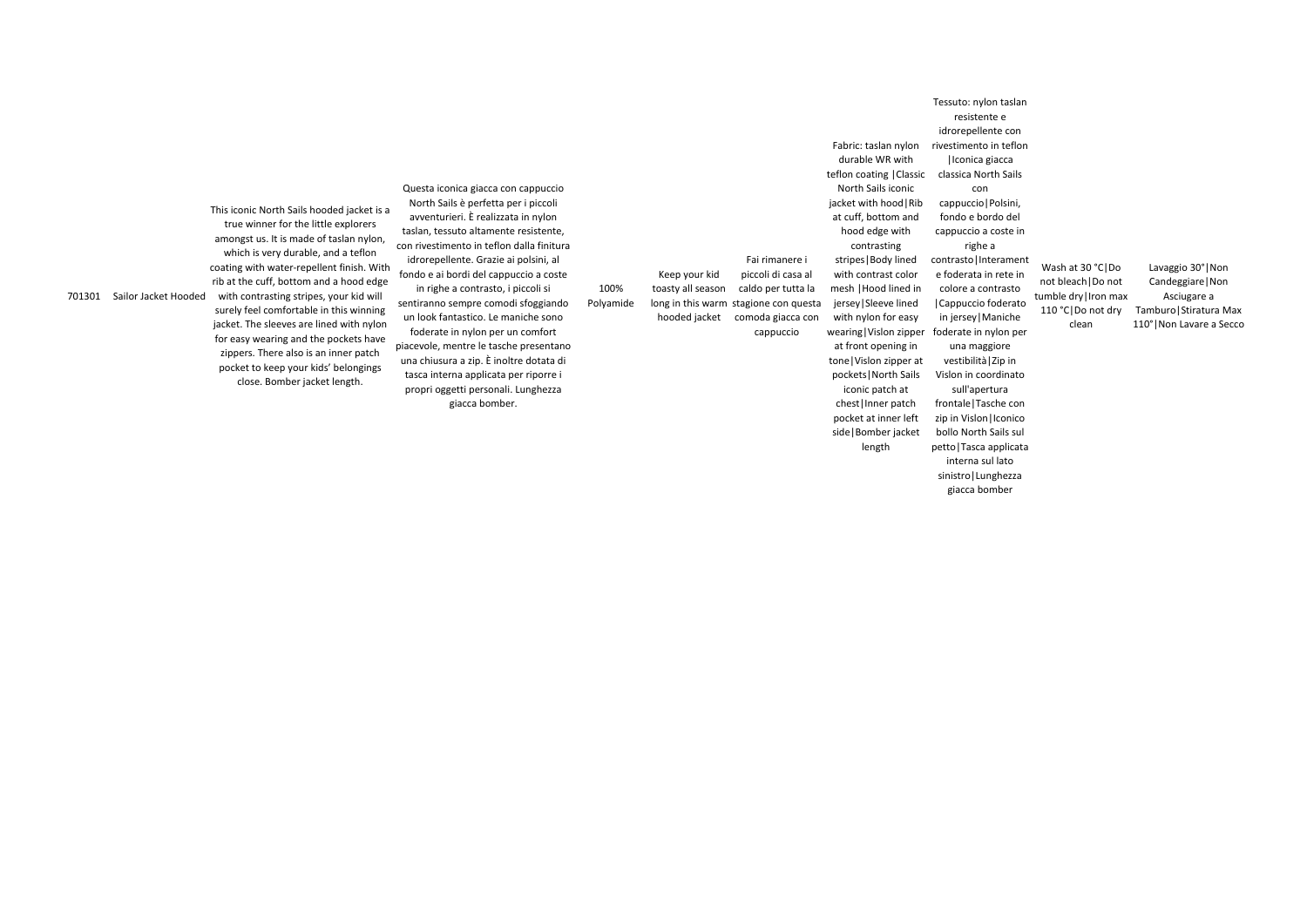701303 Reversible Hoodie

Classic reversible hoodie for twice the look. It's up to your little one to switch sides whenever he feels like it. This hoodie is not only windproof, but also waterproof and very breathable thanks to the compact nylon it is made of. The lycra binding matches color with the outside at the hood, cuff and bottom. The hoodie comes with an iconic North Sails patch at the outside chest and a North Sails logo on the other side. Bomber length, perfect to keep your kid

Una classica giacca con cappuccio reversibile, per una doppia dose di stile. Fai decidere loro quale lato indossare.

cosy, warm and dry in any color he likes. Non è solo antivento, ma anche impermeabile e altamente traspirante grazie al tessuto in nylon compatto con cui è realizzata. La finitura in lycra su cappuccio, polsini e fondo è della stessa tonalità della giacca. Presenta un iconico bollo North Sails sulla parte esterna del petto e un logo North Sails dall'altro lato. Dalla lunghezza bomber, è perfetta per farli sentire sempre comodi, caldi e all'asciutto mentre

sfoggiano il loro colore preferito.

Lavaggio 30°|Non Candeggiare|Non Asciugare a Tamburo|Stiratura Max 110°|Non Lavare a Secco

100% Polyamide

Wind- and waterproof reversible hoodie for the little ones Giacca reversibile con cappuccio, antivento e impermeabile per i piccoli di casa compact nylon - WP 3000 - MVP

Fabric: windproof

reversible jacket with jersey at reverse side|Coil zipper at front opening matching color with the outside |Outside front pocket closed by vislon zipper in tone

3000|Hooded |Lycra binding

matching color with

the outside at hood, cuff and bottom|Iconic North

Sails patch at on the

outside chest|North Sails logo printed at the inside on the back, in tone with the outside color|Bomber length jacket

Tessuto in nylon compatto antivento: impermeabilità 3.000, traspirabilità 3.000|Giacca reversibile con cappuccio con un lato in jersey|Zip a spirale sull'apertura frontale della stessa tonalità della giacca |Tasca esterna sul davanti con chiusura a zip in Vislon in coordinato |Finitura in lycra su cappuccio, polsini e fondo della stessa tonalità della giacca|Iconico bollo North Sails sulla parte esterna del petto|Stampa con logo North Sails coordinato con il colore esterno|Giacca Wash at 30 °C|Do not bleach|Do not tumble dry|Iron max 110 °C|Do not dry clean

all'interno sul retro, in

lunghezza bomber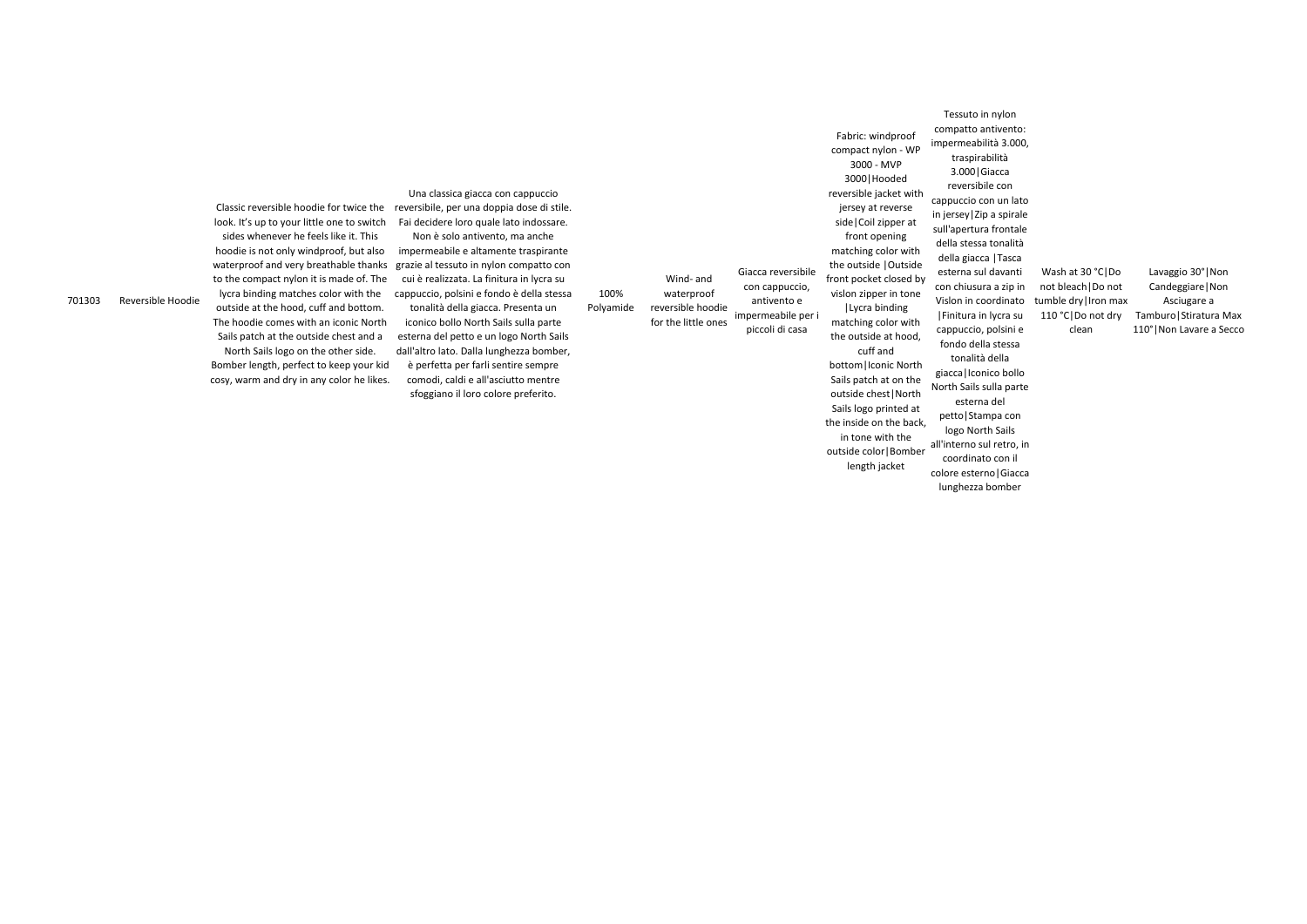Wash at 30 °C|Do not bleach|Do not tumble dry|Do not iron|Do not dry clean

Lavaggio 30°|Non Candeggiare|Non Asciugare a Tamburo|Non Stirare|Non Lavare a Secco

100%  $|UPF 40+$ 

Lavaggio 30°|Non Candeggiare|Non Asciugare a Tamburo|Non Stirare|Non Lavare a Secco

twill di % cotone tegrale ta | Regola fibbia ul retro

| 727314 | Baseball Logo Cap        | Whether it's a bit chilly out there or just<br>too sunny: with this North Sails logo<br>baseball cap, you make sure your little<br>one gets the protection he needs while<br>exploring the world. It is made of 100%<br>supplex nylon, a fabric combining the<br>comfort of cotton with the durability of<br>nylon. Add the UPF 40+ protection and<br>you've got your kid a winner. | Quando fa fresco o i raggi del sole<br>iniziano a farsi sentire un po' troppo, il<br>cappello da baseball con logo North<br>Sails offrirà ai piccoli la protezione di<br>cui hanno bisogno mentre esplorano il<br>mondo. È realizzato in 100% nylon<br>supplex, un tessuto che combina il<br>comfort del cotone con la resistenza<br>del nylon. Con la protezione UPF<br>fattore 40+, avranno con sé un<br>fantastico alleato.                  | 100%<br>Polyamide | <b>Winning North</b><br>Sails baseball cap<br>for little<br>explorers | Fantastico cappello<br>da baseball North<br>Sails per piccoli<br>esploratori          | Fabric: Supplex Nylon<br>100%PA   Mesh<br>nylon   UPF 40+                                                      | Tessuto: n<br>supplex in 1<br>poliammide   M<br>rete   UPF                                    |
|--------|--------------------------|-------------------------------------------------------------------------------------------------------------------------------------------------------------------------------------------------------------------------------------------------------------------------------------------------------------------------------------------------------------------------------------|-------------------------------------------------------------------------------------------------------------------------------------------------------------------------------------------------------------------------------------------------------------------------------------------------------------------------------------------------------------------------------------------------------------------------------------------------|-------------------|-----------------------------------------------------------------------|---------------------------------------------------------------------------------------|----------------------------------------------------------------------------------------------------------------|-----------------------------------------------------------------------------------------------|
| 727315 | <b>Baseball Logo Cap</b> | Baseball cap with North Sails logo for<br>kids. This one is made of 100%<br>polyamide, a fabric characterized by<br>high sturdiness and scrub resistance.<br>Very durable, but containing a high<br>degree of elasticity at the same time.<br>This cap comes with UPF 40+ protection<br>and is available in multiple colors.                                                        | Cappellino da baseball per bambini con<br>logo North Sails. È realizzato in 100%<br>poliammide, un tessuto caratterizzato<br>da elevata resistenza e proprietà<br>antimacchia. Altamente robusto e al<br>contempo elasticizzato. Offre una<br>protezione UPF fattore 40+ ed è<br>disponibile in vari colori.                                                                                                                                    | 100% Cotton       | Sunny day<br>ahead? Protect<br>your kid with this<br>baseball cap     | Fuori splende il<br>sole? Proteggi i<br>piccoli con questo<br>cappello da<br>baseball | Fabric: 100%PA   UPF<br>$40+$                                                                                  | Tessuto: 1<br>poliammide   l                                                                  |
| 727316 | Allover Baseball Cap     | Bold baseball cap with allover North<br>Sails print for the bold kids. Protect your<br>little explorer from the sun or cold with<br>this 100% cotton twill cap. It is very<br>durable, so your kid can go a long way.<br>It can be adjusted at the back with a<br>metal buckle.                                                                                                     | Cappello da baseball dallo stile deciso<br>con stampa integrale North Sails, per i<br>bambini più audaci. Proteggi i piccoli<br>esploratori dal sole o dal freddo con<br>questo cappello in 100% twill di cotone.<br>La sua elevata resistenza permetterà<br>loro di arrivare ovunque. È regolabile<br>sul retro grazie alla fibbia metallica.                                                                                                  | 100% Cotton       | Allover baseball<br>cap for little<br>outdoor<br>wanderers            | Cappello da<br>baseball con<br>stampa integrale<br>per piccoli<br>avventurieri        | Fabric: cotton twill -<br>100% cotton<br>Personalized allover<br>print   Adjusted at back<br>with metal buckle | Tessuto: tw<br>cotone, 100%<br>Stampa inte<br>personalizzata<br>bile con fil<br>metallica sul |
| 775211 | Lowell Chino Short       | Packing for your next trip? Don't forget<br>to bring this Lowell chino short for a day<br>out with your kid. Chino style shorts<br>made from 100% poplin cotton. This<br>fabric is easy to iron as well as wrinkle-<br>resistant, so don't hesitate while<br>packing your bags. The ribbed surface of<br>the fabric also makes these shorts heavy<br>and durable.                   | Stai preparando i bagagli per il tuo<br>prossimo viaggio? Non dimenticarti di<br>portare con te i pantaloni corti chino<br>Lowell per le giornate all'aperto da<br>trascorrere con i piccoli di casa. Un<br>modello stile chino realizzato in 100%<br>popeline di cotone, tessuto facile da<br>stirare e antipiega che li rende perfetti<br>da mettere in valigia. La superficie a<br>coste del tessuto li rende anche robusti<br>e resistenti. | 100% Cotton       | Durable cotton<br>chino shorts for<br>kids                            | Robusti pantaloni<br>corti chino per<br>bambini                                       | Fabric: poplin<br>100%co Chino style<br>short   Garment dyed                                                   | Tessuto: pop<br>100%<br>cotone   Pan<br>corti sti<br>chino   Tintura                          |

nylon 100% <sub>١</sub> | Nylon in  $:40+$ 

> Wash at 30 °C|Do not bleach|Do not tumble dry|Do not iron|Do not dry clean

bleach|Do not iron|Do not dry dry

Do not wash|Do not Nessun Lavaggio|Non clean|Do not tumble Secco|Non Asciugare a Candeggiare|Non Stirare|Non Lavare a Tamburo

peline in ntaloni tile ra in capo

Lavaggio 30°|Non Candeggiare|Non Asciugare a Tamburo|Asciugatura In Piano|Asciugatura all'ombra|Stiratura Max 110°

Wash at 30 °C|Do not bleach|Do not tumble dry|Dry flat|Dry in the shade|Iron max 110 °C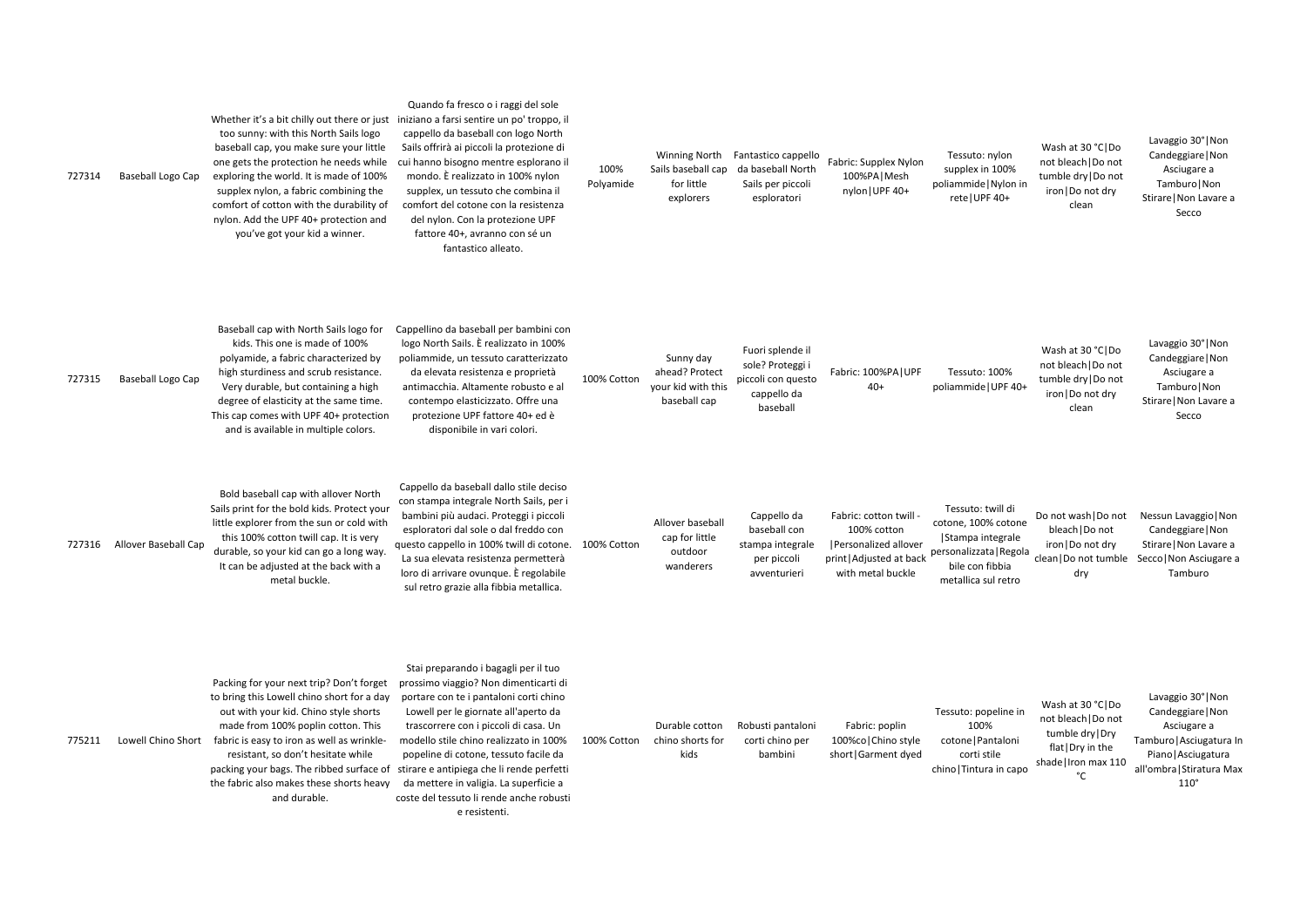Wash at 30 °C|Do not bleach|Do not tumble dry|Dry flat|Dry in the shade|Iron max 110  $^{\circ}$ C

Lavaggio 30°|Non Candeggiare|Non Asciugare a Tamburo|Asciugatura In Piano|Asciugatura all'ombra|Stiratura Max 110°

| 775212 | Lowell Cargo Short | Planning a hike or other tough activity<br>with the kids? Make sure you pack these<br>cargo shorts: comfortable, loosely cut<br>and made with 100% poplin cotton. This<br>is a material enhanced with a range of<br>technical features: it is easy to iron,<br>wrinkle-resistant, heavy and durable.<br>The big pockets make a great carrier of<br>treasures your little one might find on<br>its way. Available in different colors. | Stai organizzando un'escursione o altre<br>attività intense con i tuoi piccoli?<br>Assicurati di mettere in valigia questi<br>pantaloncini cargo; sono comodi, dal<br>taglio largo e realizzati in 100%<br>popeline di cotone, un materiale<br>dotato di numerose caratteristiche<br>tecniche: è facile da stirare, antipiega,<br>robusto e resistente. Le ampie tasche<br>sono ideali per riporre tutti i tesori che<br>troveranno durante le loro<br>esplorazioni. Disponibili in diversi<br>colori. | 100% Cotton | Durable cargo<br>shorts for kids           | Robusti<br>pantaloncini cargo<br>per bambini                        | Fabric: poplin<br>100%co   Cargo style<br>short   Garment dyed | Tessuto: pope<br>100%<br>cotone   Pantal<br>stile cargo   Tin<br>capo |
|--------|--------------------|---------------------------------------------------------------------------------------------------------------------------------------------------------------------------------------------------------------------------------------------------------------------------------------------------------------------------------------------------------------------------------------------------------------------------------------|--------------------------------------------------------------------------------------------------------------------------------------------------------------------------------------------------------------------------------------------------------------------------------------------------------------------------------------------------------------------------------------------------------------------------------------------------------------------------------------------------------|-------------|--------------------------------------------|---------------------------------------------------------------------|----------------------------------------------------------------|-----------------------------------------------------------------------|
| 775213 | Lowell Chino       | Looking for a chino in a bright, sailor-<br>style color for your kid? We got you<br>covered with this 100% poplin cotton,<br>garment dyed pants. A great fit for any<br>curious kid who likes to go exploring the<br>great outdoors, because these pants are<br>wrinkle-free and very durable. Without<br>a doubt your and your kids next<br>favorite.                                                                                | Cerchi un paio di chino in colori vivaci e<br>in stile marinaro per bambini? Ci<br>pensiamo noi, con questi pantaloni tinti<br>in capo in 100% popeline di cotone.<br>Antipiega e altamente robusti, sono<br>perfetti da indossare durante le loro<br>esplorazioni all'aperto all'insegna della<br>curiosità. Diventeranno senza dubbio i<br>loro (e i tuoi) pantaloni preferiti.                                                                                                                      | 100% Cotton | Bright, sailor-<br>style chino for<br>kids | Vivaci pantaloni<br>chino in stile<br>marinaro per i più<br>piccoli | Fabric: poplin<br>100%co   Chino<br>style   Garment dyed       | Tessuto: pope<br>100%<br>cotone   Moo<br>chino   Tintura i            |

Lavaggio 30°|Non Candeggiare|Non Asciugare a Tamburo|Asciugatura In Piano|Asciugatura all'ombra|Stiratura Max 110°

| Lowell Fleece<br>775232<br>Sweatpant | Before, during or after a hike: in these<br>long Lowell sweatpants you make sure<br>your kids feels comfortable. While it<br>keeps your kid snug and warm, it also<br>allows him to move freely. The coulisse<br>waistband increases the level of comfort<br>of these North Sails sweatpants. Perfect<br>for an active day, or to relax afterwards. | Prima, durante e dopo le escursioni, i<br>pantaloni sportivi lunghi Lowell<br>assicureranno comfort ai più piccoli. Li<br>terranno al caldo senza dover<br>rinunciare alla libertà di movimento e al<br>comfort, accentuato dal girovita con<br>coulisse di questo paio di pantaloni<br>North Sails. Perfetti per le giornate<br>intense o per i momenti di relax una<br>volta tornati a casa. | 100% Cotton | Snug, warm and<br>comfortable<br>sweatpants for<br>kids | Comodi e caldi<br>pantaloni sportivi<br>per bambini | Fabric: Fleece 100%<br>Cotton gr.<br>360   Normal<br>wash   Coulisse for<br>waistband   North Sails<br>print on front left<br>leg   North Sails Logo<br>on back pocket   Long<br>pants | Tessuto: pile<br>cotone d<br>g.   Lava<br>normale   Gir<br>coulisse   S<br><b>North Sails</b><br>anteriore de<br>sinistra   Log<br>Sails sulla<br>posteriore   F<br>lungl |
|--------------------------------------|-----------------------------------------------------------------------------------------------------------------------------------------------------------------------------------------------------------------------------------------------------------------------------------------------------------------------------------------------------|------------------------------------------------------------------------------------------------------------------------------------------------------------------------------------------------------------------------------------------------------------------------------------------------------------------------------------------------------------------------------------------------|-------------|---------------------------------------------------------|-----------------------------------------------------|----------------------------------------------------------------------------------------------------------------------------------------------------------------------------------------|---------------------------------------------------------------------------------------------------------------------------------------------------------------------------|
|--------------------------------------|-----------------------------------------------------------------------------------------------------------------------------------------------------------------------------------------------------------------------------------------------------------------------------------------------------------------------------------------------------|------------------------------------------------------------------------------------------------------------------------------------------------------------------------------------------------------------------------------------------------------------------------------------------------------------------------------------------------------------------------------------------------|-------------|---------------------------------------------------------|-----------------------------------------------------|----------------------------------------------------------------------------------------------------------------------------------------------------------------------------------------|---------------------------------------------------------------------------------------------------------------------------------------------------------------------------|

eline in loncini ntura in

Tessuto: popeline in not bleach|Do not odello chino|Tintura in capo shade|Iron max 110 Wash at 30 °C|Do tumble dry|Dry flat|Dry in the °C

Tessuto: pile in 100% da 360 aggio normale|Girovita con Wash at 30 °C|Do Stampa sul lato lla gamba go North a tasca Pantaloni not bleach|Do not tumble dry|Iron max clean

hi

110 °C|Do not dry Tamburo|Stiratura Max Lavaggio 30°|Non Candeggiare|Non Asciugare a 110°|Non Lavare a Secco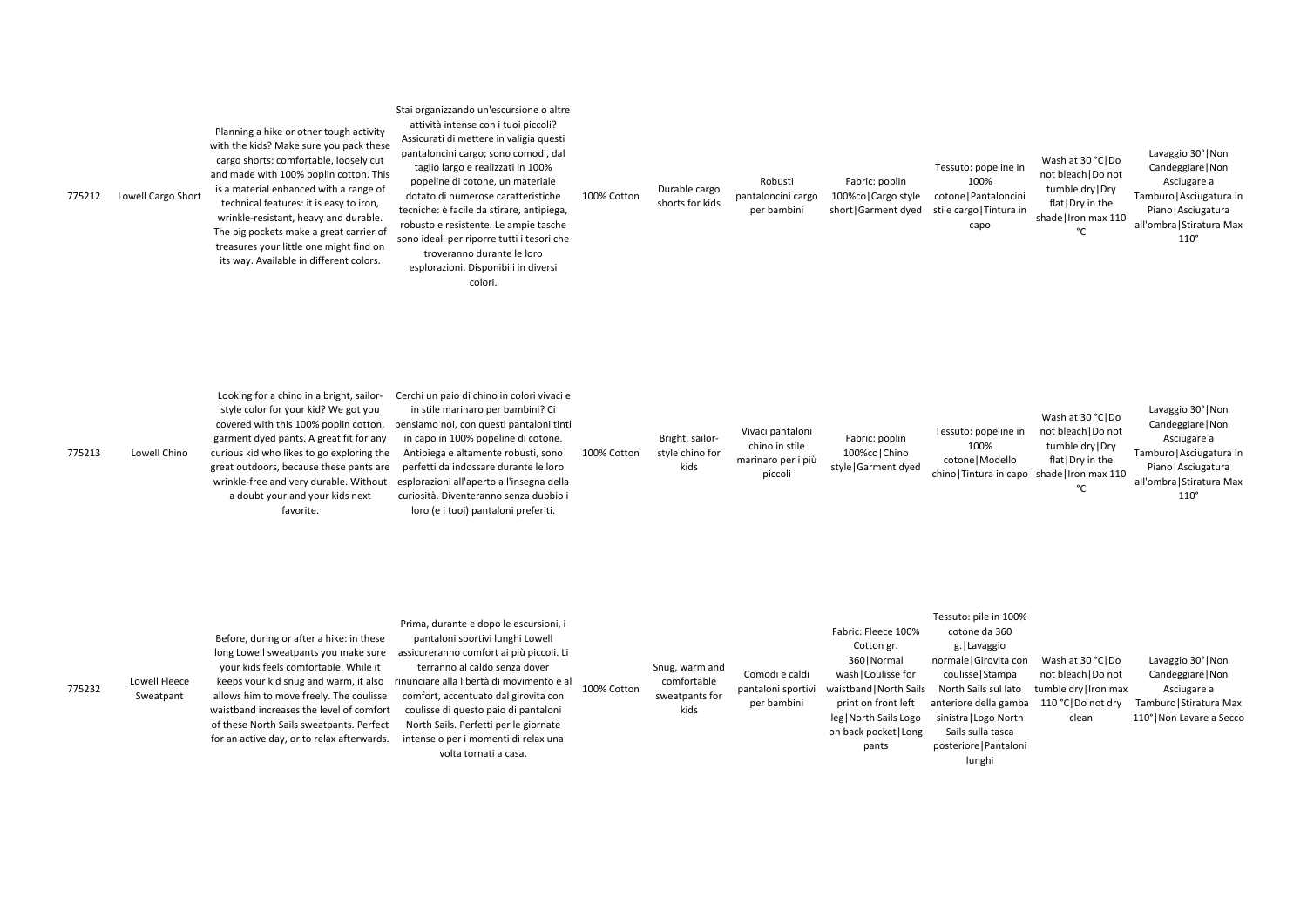Lavaggio 30°|Non Candeggiare|Non Asciugare a Tamburo|Stiratura Max 110°|Non Lavare a Secco

| 775233 | <b>Lowell Printed</b><br><b>Fleece Sweatshort</b> | North Sails outdoor wear is made with<br>the best fabric for high-quality<br>protection. These Lowell sweat shorts<br>for kids are no exception. Made from<br>fleece cotton, so the little explorers are<br>allowed to move freely while feeling<br>comfortable in these shorts. The North<br>Sails print on the front and back left leg<br>and the North Sails embroidery on the<br>back pocket make this a true little<br>sailors' classic. | L'abbigliamento outdoor North Sails<br>viene realizzato con i migliori tessuti<br>per una protezione di alta qualità. I<br>pantaloncini sportivi Lowell per<br>bambini non fanno eccezione. Sono<br>realizzati in pile di cotone per<br>permettere ai piccoli esploratori di<br>muoversi in totale libertà senza<br>rinunciare al comfort. La stampa North<br>Sails sul davanti e sul retro della gamba<br>sinistra, insieme al ricamo North Sails<br>sulla tasca posteriore, li rendono un<br>capo classico per i piccoli marinai. | 100% Cotton | Let the little<br>explorer move<br>around freely<br>with these sweat<br>shorts | Pantaloncini<br>sportivi per la<br>massima libertà di<br>movimento dei<br>piccoli esploratori | Fabric: Fleece 100%<br>Cotton gr.<br>360   Normal<br>wash   Coulisse for<br>waistband;   North<br>Sails print on front<br>and back left<br>leg   North Sails Logo<br>on back pocket Short<br>pants | Tessuto: pile<br>cotone d<br>g.   Lava<br>normale   Gir<br>coulisse   S<br>North Sails su<br>e sul retro<br>gamba sinist<br>North Sails s<br>posteriore   P<br>ni cor |
|--------|---------------------------------------------------|-----------------------------------------------------------------------------------------------------------------------------------------------------------------------------------------------------------------------------------------------------------------------------------------------------------------------------------------------------------------------------------------------------------------------------------------------|-------------------------------------------------------------------------------------------------------------------------------------------------------------------------------------------------------------------------------------------------------------------------------------------------------------------------------------------------------------------------------------------------------------------------------------------------------------------------------------------------------------------------------------|-------------|--------------------------------------------------------------------------------|-----------------------------------------------------------------------------------------------|----------------------------------------------------------------------------------------------------------------------------------------------------------------------------------------------------|-----------------------------------------------------------------------------------------------------------------------------------------------------------------------|
|--------|---------------------------------------------------|-----------------------------------------------------------------------------------------------------------------------------------------------------------------------------------------------------------------------------------------------------------------------------------------------------------------------------------------------------------------------------------------------------------------------------------------------|-------------------------------------------------------------------------------------------------------------------------------------------------------------------------------------------------------------------------------------------------------------------------------------------------------------------------------------------------------------------------------------------------------------------------------------------------------------------------------------------------------------------------------------|-------------|--------------------------------------------------------------------------------|-----------------------------------------------------------------------------------------------|----------------------------------------------------------------------------------------------------------------------------------------------------------------------------------------------------|-----------------------------------------------------------------------------------------------------------------------------------------------------------------------|

 $\sin 100\%$ la 360 ggio ovita con stampa North Sails sul davanti tumble dry|Iron max o della tra | Logo ulla tasca Pantalonci rti Wash at 30 °C|Do not bleach|Do not 110 °C | Do not dry clean

775235 Lowell Pocket Sweatshort If you send out your kid to explore the Quando i piccoli esplorano le meraviglie world, you want to protect him with high-quality performance wear. After all, you want him to be able to play, move and get active as much as he likes. These Lowell sweat shorts with pockets are great for one of those active days. Made of 100% soft fleece cotton, as comfortable as short pants can get for your little explorer. The pockets allow him to keep a few necessities (and treasures encountered on an adventure) close. Available in multiple colors. del mondo, vanno protetti con capi di alta qualità e dalle elevate prestazioni. Dopotutto, devono essere in grado di giocare e muoversi come vogliono. I pantaloncini sportivi Lowell con tasche sono perfetti per le giornate più intense. Realizzati in 100% pile di cotone, conferiscono il massimo comfort ai piccoli esploratori. Grazie alle tasche, potranno riporre i loro oggetti personali (e qualsiasi tesoro troveranno). Disponibili in vari colori. 100% Cotton Comfortable Lowell sweat shorts Comodi pantaloncini sportivi Lowell Fabric: Slub Fleece 100% Cotton gr. 330|Garment dyed|Coulisse for waistband|North Sails Logo on back pocket|Short pants

Tessuto: pile fiammato in 100% cotone da 330 g.|Tintura in capo|Girovita con coulisse|Logo North Sails sulla tasca posteriore|Pantalonci ni corti Wash at 30 °C|Do not bleach|Do not 110 °C|Dry flat|Wash separately

tumble dry|Iron max Tamburo|Stiratura Max Lavaggio 30°|Non Candeggiare|Non Asciugare a 110°|Asciugatura In Piano|Lavare separatamente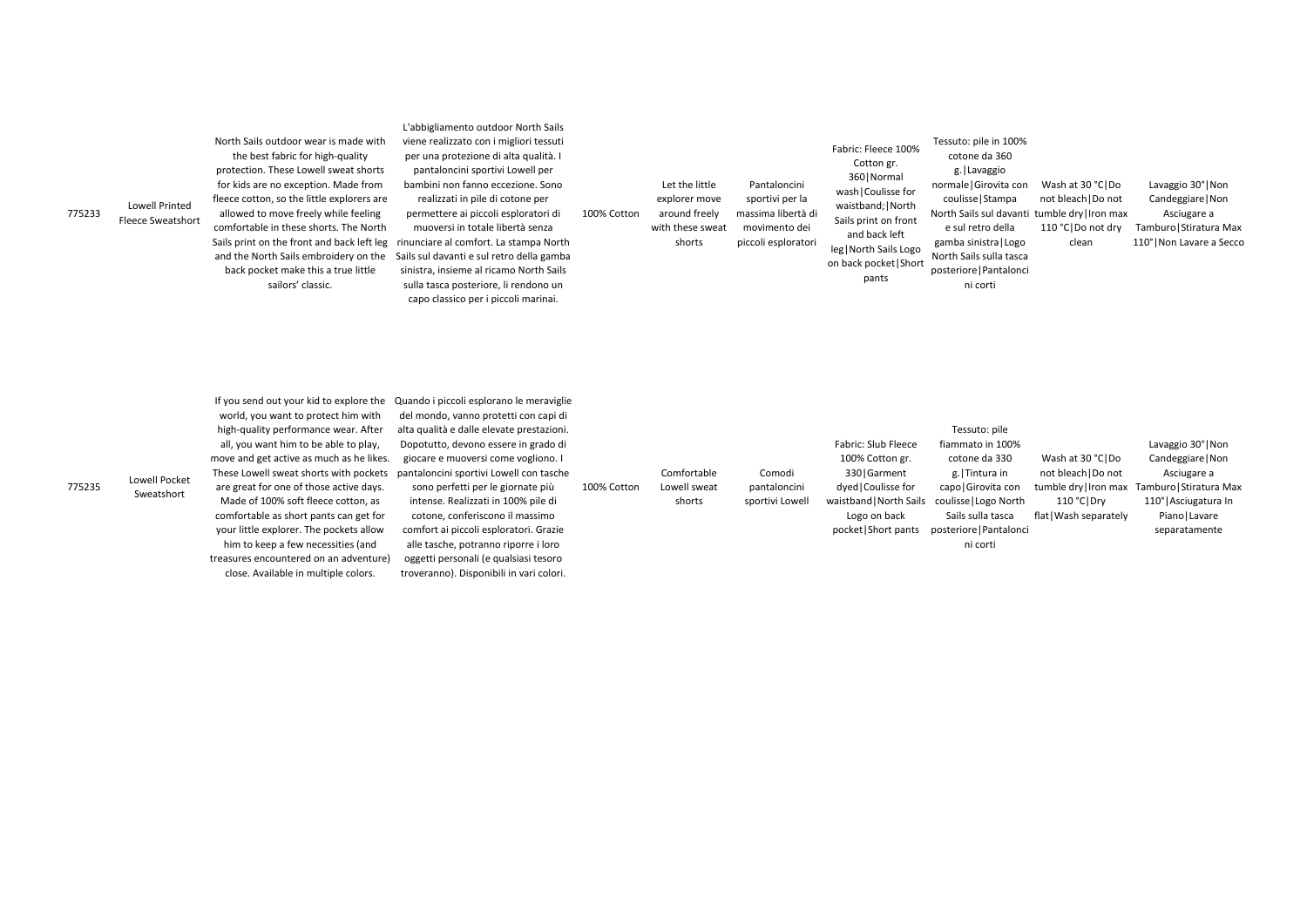778224

sleeve T-Shirt

## Rash Guard Long-Don't you just love a day out on the water with the kids? The only thing you have to worry about is protecting them against the sun. Well, this is where our Rash guard long sleeve t-shirt comes in: it has a factor 50+ UV-protection. Also, this t-shirt, with a round North Sails logo

printed on the front, is made with LYCRA® XTRA LIFE™ fiber, a unique technology that makes this Rash guard tougher. It won't fade and will hold its shape, so your little one will easily make it through the summer with this T-shirt. No wave nor washing machine will wreck it. Available in multiple colors.

## Chi non ama trascorrere una giornata al

mare con i propri bambini? Bisogna però stare attenti a proteggerli dai raggi del sole. La nostra t-shirt rash guard a maniche lunghe viene in loro soccorso, grazie alla protezione dai raggi UV fattore 50+. Inoltre, questo modello con logo North Sails rotondo stampato sul davanti è realizzato in fibra LYCRA® XTRA LIFE™, una tecnologia unica nel suo genere che lo rende più resistente, mantenendo sempre la forma e il colore e permettendo ai piccoli di indossarlo senza problemi per tutta l'estate. Nessuna onda o lavatrice potrà rovinarla. Disponibile in vari colori.

Lavaggio 30°|Non Candeggiare|Non Asciugare a Tamburo|Non Lavare a Secco|Non Stirare

essuto: nylon di one | Pantaloncini pallavolo | Girovita interamente ticizzato | Tasche a letto sul davanti asca applicata sul ro con chiusura in elcro e occhiello metallico per il lusso | Bollo North ils cucita sul lato inferiore istro | Lunghezza:

80% Polyamide|20 % Elasthan

| 778231 | Lowell Volley Short | When your kid wants to play, you want<br>him to be able to move as much as he<br>likes without his clothes holding him<br>back. This cotton nylon volley shorts will<br>therefore become his new favorite<br>instantly. It has a fully elasticated<br>waistband, pockets at the front and<br>back and inner briefs made from mesh.<br>Does your kid loves the waves as much<br>as you do? No worries, these shorts<br>double as swimshorts. It even has a<br>metal eyelet on the back for drainage,<br>so it will dry faster. Ready to head to the<br>shores? | Quando i piccoli vogliono giocare,<br>devono essere in grado di muoversi<br>come desiderano e senza restrizioni da<br>parte di scomodi vestiti. Questi<br>pantaloncini da pallavolo in nylon di<br>cotone diventeranno subito i loro<br>preferiti. Dotati di girovita interamente<br>elasticizzato, tasche sul davanti e sul<br>retro e fodera interna in rete. Se anche<br>a loro piace stare in acqua tanto<br>quanto te, potranno utilizzarli anche<br>come costume da bagno: grazie<br>all'occhiello metallico per il deflusso sul<br>retro, si asciugheranno con rapidità.<br>Tutti pronti per una giornata al mare? | 54%<br>Cotton   46%<br>Polyamide | A comfy favorite<br>for every little<br>explorer out<br>there | Un comodo<br>modello tra i più<br>amati dai piccoli<br>esploratori | Fabric: cotton<br>nylon   Volley<br>shorts   Fully<br>elasticated<br>waistband   Stand<br>pockets at front<br>Patch pocket at back<br>closed by velcro with<br>metal eyelet for<br>drainage   North Sails<br>patch stitched at<br>bottom left<br>side   Lenght 27,5cm | Tε<br>coto<br>da p<br>elast<br>fil<br> Ta<br>retr<br>ve<br>defl<br>Sai<br>sini |
|--------|---------------------|---------------------------------------------------------------------------------------------------------------------------------------------------------------------------------------------------------------------------------------------------------------------------------------------------------------------------------------------------------------------------------------------------------------------------------------------------------------------------------------------------------------------------------------------------------------|---------------------------------------------------------------------------------------------------------------------------------------------------------------------------------------------------------------------------------------------------------------------------------------------------------------------------------------------------------------------------------------------------------------------------------------------------------------------------------------------------------------------------------------------------------------------------------------------------------------------------|----------------------------------|---------------------------------------------------------------|--------------------------------------------------------------------|-----------------------------------------------------------------------------------------------------------------------------------------------------------------------------------------------------------------------------------------------------------------------|--------------------------------------------------------------------------------|
|--------|---------------------|---------------------------------------------------------------------------------------------------------------------------------------------------------------------------------------------------------------------------------------------------------------------------------------------------------------------------------------------------------------------------------------------------------------------------------------------------------------------------------------------------------------------------------------------------------------|---------------------------------------------------------------------------------------------------------------------------------------------------------------------------------------------------------------------------------------------------------------------------------------------------------------------------------------------------------------------------------------------------------------------------------------------------------------------------------------------------------------------------------------------------------------------------------------------------------------------------|----------------------------------|---------------------------------------------------------------|--------------------------------------------------------------------|-----------------------------------------------------------------------------------------------------------------------------------------------------------------------------------------------------------------------------------------------------------------------|--------------------------------------------------------------------------------|

one rock the waves with this sleeve t-shirt

Let your little Rash guard long divertire i piccoli tra Una t-shirt rash guard a maniche lunghe per far le onde

front|Fabric: lycra 80% poliammide, 20% fabric 80% polyamide elastan, in tinta unita 20% elastane, in solid o con stampa, dotato color or printed with LYCRA® XTRA LIFE™ fiber, a unique technology that makes garment tougher so it can fight against fading and

Rash guard t-shirt with rotondo stampato sul round logo printed on davanti|Tessuto lycra: T-shirt rash guard con logo North Sails di fibra LYCRA® XTRA LIFE™, una tecnologia

hold its shape wear after wear. |Excellent Ultraviolet Protection Factor 50+|Half polo neck|Short sleeves |Fitted fit

unica nel suo genere che rende il capo più robusto e resistente all'usura, per non perdere mai la forma né il colore. |Eccellente protezione UPF (Ultraviolet Protection Factor) 50+|Mezzo

collo stile polo|Maniche lunghe |Vestibilità aderente

Wash at 30 °C|Do not bleach|Do not tumble dry|Do not dry clean|Do not iron

27,5 cm

Wash at 30 °C|Do iron|Do not dry clean

not bleach|Tumble Candeggiare|Asciugare a dry, low heat|Do not bassa temperatura|Non Lavaggio 30°|Non Stirare|Non Lavare a Secco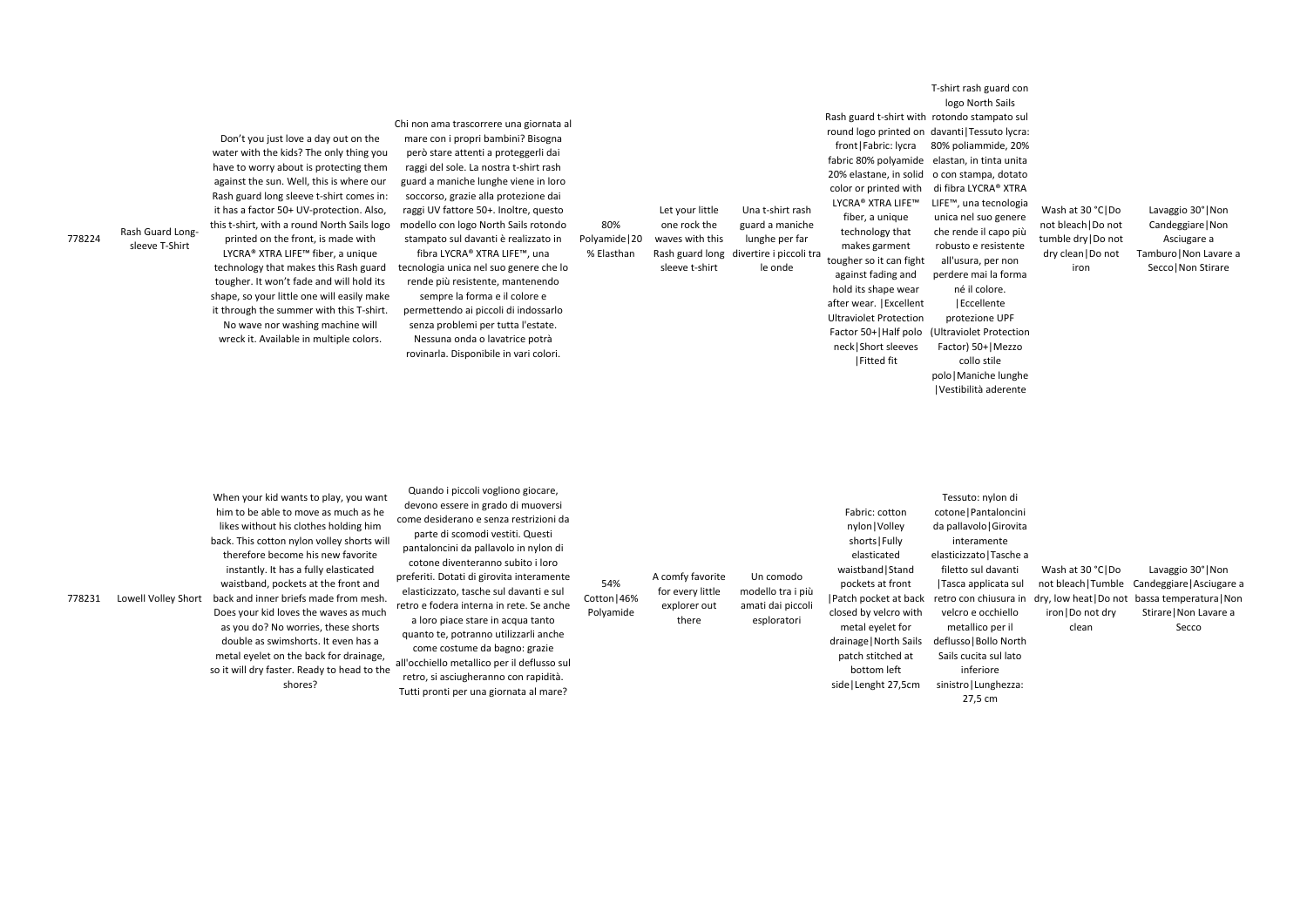778243

Lowell Short

one feels comfortable in these boardshorts, we added a customized drawcord at the inner waistband for adjustment. Finished with a metal eyelet for drainage, so these shorts dry quickly. Perfect for packing up after a day on the ocean or out-of-water

activities after your swim.

| 778232 | Allover Short   | These North Sails allover shorts are the<br>perfect match for all of the little<br>wanderers out there. The cotton nylon<br>shorts are equipped a fully elasticated<br>waistband, stand pockets at the front<br>and a patch pocket at the back, closed<br>by velcro with a metal eyelet for<br>drainage. Top that up with inner briefs<br>in mesh and an iconic North Sails patch<br>stitched at the bottom left side, and<br>you've got your kid shorts that he will<br>want to wear all summer long. Available<br>in multiple prints. | Questi pantaloncini North Sails con<br>stampa integrale sono perfetti per i<br>piccoli avventurieri. Sono realizzati in<br>nylon di cotone e dotati di girovita<br>interamente elasticizzato, tasche a<br>filetto sul davanti e tasca applicata sul<br>retro con chiusura in velcro e occhiello<br>metallico per il deflusso. La fodera<br>interna in rete e l'iconico bollo North<br>Sails cucito sul lato inferiore sinistro<br>conferiscono loro il tocco finale,<br>rendendoli un modello che i piccoli<br>vorranno indossare per tutta l'estate.<br>Disponibili in varie stampe. | 54%<br>Cotton   46%<br>Polyamide | A summer<br>musthave for the<br>little explorer:<br>these North Sails<br>allover shorts | Pantaloncini North<br>Sails con stampa<br>integrale, un capo<br>estivo essenziale<br>per i piccoli<br>esploratori | Fabric: printed cotton<br>nylon   Volley<br>shorts   Fully<br>elasticated<br>waistband   Stand<br>pockets at front<br>  Patch pocket at back<br>closed by velcro with<br>metal eyelet for<br>drainage   Inner briefs<br>in mesh   North Sails<br>patch stitched at<br>bottom left<br>side   Customized<br>drawcord at inner<br>waistband for<br>adjustment   Length:<br>27,5 cm | u<br>stampato<br>pallavol<br>inter<br>elasticizza<br>filetto s<br> Tasca a<br>retro cor<br>velcro<br>metal<br>defluss<br>interna ir<br>North Sa<br>lato i<br>sinistro<br>regolabil<br>girovita<br>27 |
|--------|-----------------|-----------------------------------------------------------------------------------------------------------------------------------------------------------------------------------------------------------------------------------------------------------------------------------------------------------------------------------------------------------------------------------------------------------------------------------------------------------------------------------------------------------------------------------------|---------------------------------------------------------------------------------------------------------------------------------------------------------------------------------------------------------------------------------------------------------------------------------------------------------------------------------------------------------------------------------------------------------------------------------------------------------------------------------------------------------------------------------------------------------------------------------------|----------------------------------|-----------------------------------------------------------------------------------------|-------------------------------------------------------------------------------------------------------------------|---------------------------------------------------------------------------------------------------------------------------------------------------------------------------------------------------------------------------------------------------------------------------------------------------------------------------------------------------------------------------------|------------------------------------------------------------------------------------------------------------------------------------------------------------------------------------------------------|
| 778243 | Allover Printed | Jump in the sea with your kids anytime<br>you - or they - like, with these allover<br>boardshorts in multiple colorful prints.<br>They are made from cotton nylon and<br>are equipped with a fully elasticated<br>waistband, multiple pockets and inner<br>briefs in mesh. To make sure your little<br>one feels comfortable in these                                                                                                                                                                                                   | Tuffati in mare con i tuoi piccoli quando<br>vuoi (o quando vogliono) facendo<br>indossare loro questi pantaloncini da<br>mare con stampa integrale, disponibili<br>in diversi design colorati. Sono realizzati<br>in nylon di cotone e dotati di girovita<br>interamente elasticizzato, varie tasche<br>e fodera interna in rete. Per assicurare                                                                                                                                                                                                                                     | 54%<br>Cotton   46%              | Go for any in or<br>out-of-water<br>activity with                                       | Pantaloncini da<br>mare per qualsiasi                                                                             | Fabric: printed cotton<br>nylon   Boardshort   Full<br>y elasticated<br>waistband   Stand<br>pockets at front<br>  Patch pocket at back<br>closed by velcro with<br>metal eyelet for<br>drenage   Inner briefs                                                                                                                                                                  | Tessut<br>CC<br>stampato<br>ni da ma<br>inter<br>elasticizza<br>filetto s<br> Tasca a<br>retro cor<br>velcro                                                                                         |

loro comfort, abbiamo anche aggiunto un cordoncino regolabile sul girovita interno. A farli asciugare rapidamente ci penserà l'occhiello metallico per il deflusso. Sono perfetti anche per i momenti di relax dopo le giornate al mare o per qualsiasi attività dopo una bella nuotata.

Cotton|46% Polyamide activity with these allover

boardshorts

attività, sia dentro che fuori dall'acqua

Lavaggio 30°|Non Candeggiare|Asciugare a bassa temperatura|Stiratura Max 110°|Non Lavare a Secco Tessuto: nylon di cotone o | Pantalonci ni da lo | Girovita ramente ato|Tasche a sul davanti applicata sul chiusura in e occhiello lico per il so|Fodera in rete |Bollo ails cucita sul inferiore Cordoncino ile all'interno del | Lunghezza: 27,5 cm Wash at 30 °C|Do not bleach|Tumble dry, low heat|Iron max 110 °C|Do not dry clean o: nylon di otone o | Pantalonci are | Girovita ramente ato|Tasche a sul davanti applicata sul chiusura in e occhiello regolabile all'interno girovita|Lunghezza: 30 cm Wash at 30 °C|Do not bleach|Tumble dry, low heat | Iron max 110 °C|Do not dry clean Lavaggio 30°|Non Candeggiare|Asciugare a bassa temperatura|Stiratura Max 110°|Non Lavare a Secco

in mesh |North Sails patch stitched at bottom left side|Customized

waistband for

30 cm

drawcord at inner adjustment|Length: sinistro|Cordoncino del

metallico per il deflusso|Fodera interna in rete |Bollo North Sails cucita sul lato inferiore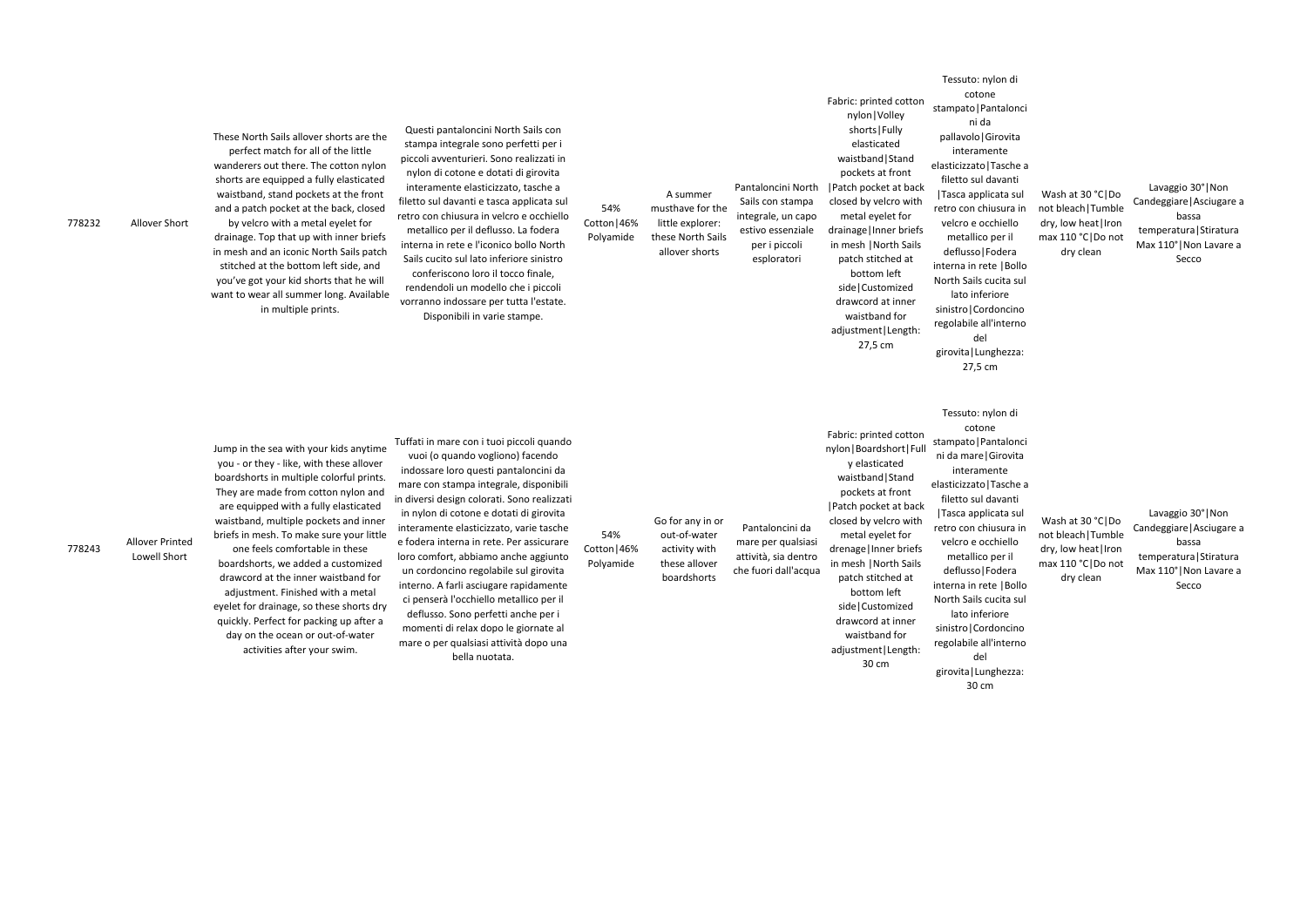Lavaggio 30°|Non Candeggiare|Asciugare a bassa temperatura|Stiratura Max 110°|Non Lavare a Secco

ıylon aloncini on retro lock l tessuto lore a una riga del a grafica eriore ita semi-Tasca| etro con etallico p | Fodera ie |Bollo ucita sul iore

| 778245 | Printed Volley Short | Let your kid have some fun at the beach<br>with these North Sails volley shorts. The<br>light nylon fabric and short length<br>guarantee your kid can move around as<br>much as he likes, while the fully<br>elasticated waistband, inner briefs in<br>mesh and customized drawcord at the<br>inner waistband for adjustment give<br>loads of comfort. The fun print and<br>bright colors will make your little one<br>happy camper. | Quando i piccoli sono in spiaggia, falli<br>divertire indossando questi<br>pantaloncini da pallavolo North Sails. Il<br>leggero tessuto in nylon e il taglio corto<br>garantiscono massima libertà di<br>movimento, mentre il girovita<br>interamente elasticizzato, la fodera<br>interna in rete e il cordoncino<br>regolabile interno in vita assicurano un<br>comfort elevato. Con divertenti stampe<br>e colori vivaci, saranno felicissimi di<br>indossarli. | 100%<br>Polyamide | Light nylon volley<br>shorts in bright<br>colors                   | Pantaloncini da<br>pallavolo in nylon<br>leggero, disponibili<br>in colori vivaci | Fabric: light nylon<br> Volley short with 3<br>colors to simulate the<br>wave   Graphic print on<br>front left side   Fully<br>elasticated<br>waistband   Inner<br>briefs in mesh   North<br>Sails patch stitched at<br>back<br>pocket   Customized<br>drawcord at inner<br>waistband for<br>adjustment   Length:<br>27,5 cm                                                                                     | <b>ICSSCIU</b>  I antaioncin<br>da pallavolo con<br>stampa a tre colori<br>che ricorda<br>un'onda   Stampa<br>grafica sul lato<br>anteriore<br>sinistro Girovita<br>interamente<br>elasticizzato   Fodera<br>interna in rete   Bollo<br>North Sails cucito<br>sulla tasca<br>posteriore   Cordoncii<br>o regolabile<br>all'interno del<br>girovita   Lunghezza:<br>27,5 cm                                                                                   |
|--------|----------------------|--------------------------------------------------------------------------------------------------------------------------------------------------------------------------------------------------------------------------------------------------------------------------------------------------------------------------------------------------------------------------------------------------------------------------------------|-------------------------------------------------------------------------------------------------------------------------------------------------------------------------------------------------------------------------------------------------------------------------------------------------------------------------------------------------------------------------------------------------------------------------------------------------------------------|-------------------|--------------------------------------------------------------------|-----------------------------------------------------------------------------------|------------------------------------------------------------------------------------------------------------------------------------------------------------------------------------------------------------------------------------------------------------------------------------------------------------------------------------------------------------------------------------------------------------------|--------------------------------------------------------------------------------------------------------------------------------------------------------------------------------------------------------------------------------------------------------------------------------------------------------------------------------------------------------------------------------------------------------------------------------------------------------------|
| 778246 |                      | While exploring the world, you want<br>your kid to feel comfortable and be able<br>to move around freely. Therefore we<br>created these light nylon volley shorts.<br>With its semi-elasticated waistband, a<br>Printed Volley Short drawcord and velcro at the opening and<br>a mesh inner brief liner, this item is<br>definitely a winner for your kid. Easy to<br>pack, easy to wear and available in<br>multiple colors.        | I piccoli devono sentirsi comodi e liberi<br>di muoversi quando esplorano il<br>mondo. Per questo motivo, abbiamo<br>deciso di realizzare un paio di<br>pantaloncini da pallavolo in nylon<br>leggero. Il girovita semi-elasticizzato, la<br>chiusura con cordoncino e velcro e la<br>fodera interna in rete li rendono un<br>capo fantastico per i bambini. Pratici da<br>mettere in valigia, facili da lavare e<br>disponibili in vari colori.                  | 100%<br>Polyamide | Light,<br>comfortable and<br>cute: these volley<br>shorts for kids | Pantaloncini da<br>pallavolo per<br>bambini: leggeri,<br>comodi e graziosi        | Fabric: nylon<br>light   Volley color<br>block short on back<br>Shell fabric piping in<br>contrast color<br>between one back<br>stripe and the<br>other Graphic print<br>on front left side   Semi<br>elasticated<br>waistband   Patch<br>pocket at back with<br>metal eyelet for<br>drenage   Inner briefs<br>in mesh   North Sails<br>patch stitched at<br>bottom left<br>side   Drawcord +<br>velcro at front | Tessuto: nylon<br>leggero   Pantaloncin<br>da pallavolo con retro<br>in color block<br>Bordatura in tessuto<br>shell in colore a<br>contrasto tra una riga<br>e l'altra del<br>retro   Stampa grafica<br>sul lato anteriore<br>sinistro   Girovita semi<br>elasticizzato   Tasca<br>applicata sul retro co<br>occhiello metallico<br>per il deflusso   Foder<br>interna in rete   Bollo<br>North Sails cucita sul<br>lato inferiore<br>sinistro   Cordoncino |

Tessuto: nylon leggero |Pantaloncini o con e colori rda ampa: l lato re rovita ente |Fodera ie |Bollo cucito  $sca$ prdoncin bile del Wash at 30 °C|Do not bleach|Tumble dry, low heat|Iron max 110 °C|Do not dry clean

opening|Length: 27,5

cm

sinistro|Cordoncino e chiusura in velcro sul davanti|Lunghezza: 27,5 cm

Wash at 30 °C|Do not bleach|Tumble dry, low heat|Iron max 110 °C|Do not dry clean

Lavaggio 30°|Non Candeggiare|Asciugare a bassa temperatura|Stiratura Max 110°|Non Lavare a Secco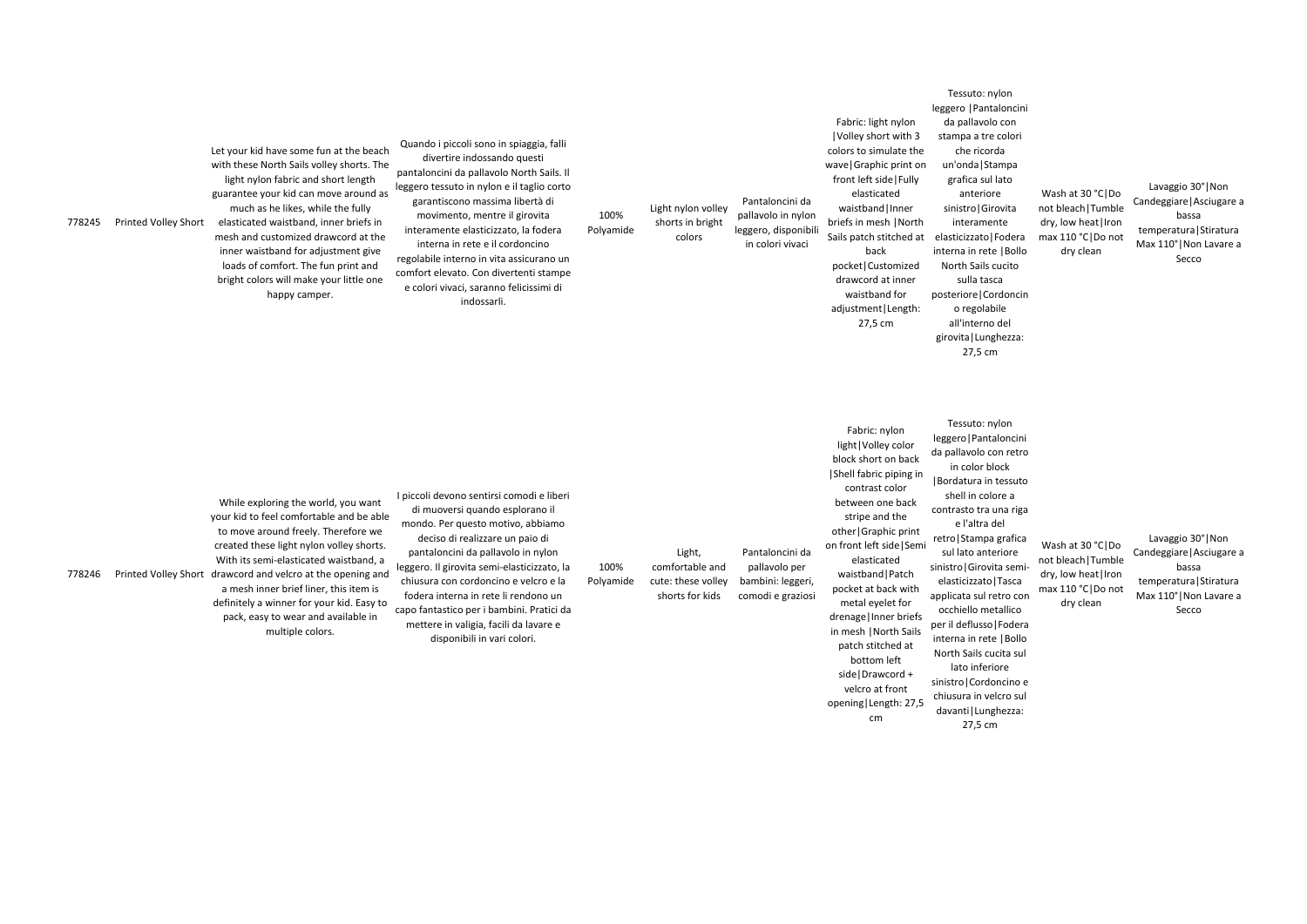780136 Sailor Jacket Hooded

A North Sails classic that is the ultimate protective outdoor wear for infants: the hooded Sailor jacket. It is an exclusive piece of performance wear, made of taslan nylon - a modern, high-tech, woven polyester fabric that is strong and durable. Because of the Teflon coating it is water-repellent and dries quickly, so this jacket is perfect for the rougher weather conditions. Conveniently equipped with different functional elements to satisfy the little explorers.

La giacca Sailor con cappuccio, un capo classico North Sails che offre una protezione ottimale ai neonati. Un esclusivo articolo dalle alte prestazioni, realizzato in nylon taslan: un tessuto moderno, ad alta tecnologia, in robusto e resistente poliestere. Il rivestimento in teflon la rende idrorepellente e dalla rapida asciugatura, permettendole di resistere anche alle condizioni atmosferiche più avverse. Dotata di pratici elementi tecnici che soddisferanno le esigenze dei piccoli esploratori.

100%

Polyamide

Sailor jacket for Giacca Sailor per le the rougher weather conditions condizioni atmosferiche più avverse

Fabric: taslan nylon durable WR with

teflon coating |Classic north sails iconic jacket with hood|Rib at cuff, bottom with contrasting

> stripes|Body lined with contrast color

mesh |Hood lined in jersey|Sleeve in contrast color|Lycra binding at hood in lined with nylon for easy wearing|Vislon zipper at front opening in

tone|North Sails iconic patch at chest|Inner patch pocket at inner left side|Bomber jacket length

Lavaggio 30°|Non Candeggiare|Non Asciugare a Tamburo|Stiratura Max 110°|Non Lavare a Secco contrast color|Sleeve lycra sul cappuccio in Tessuto: nylon taslan resistente e idrorepellente con rivestimento in teflon |Iconica giacca classica North Sails con cappuccio|Polsini e fondo a coste con righe in colore a contrasto|Interament e foderata in rete in colore a contrasto |Cappuccio foderato in jersey|Maniche in colore a contrasto|Finitura in colore a contrasto|Maniche foderate in nylon per una maggiore vestibilità|Zip in Vislon in coordinato sull'apertura frontale|Iconico bollo North Sails sul petto|Tasca applicata interna sul lato sinistro|Lunghezza Wash at 30 °C|Do not bleach|Do not tumble dry|Iron max 110 °C|Do not dry clean

giacca bomber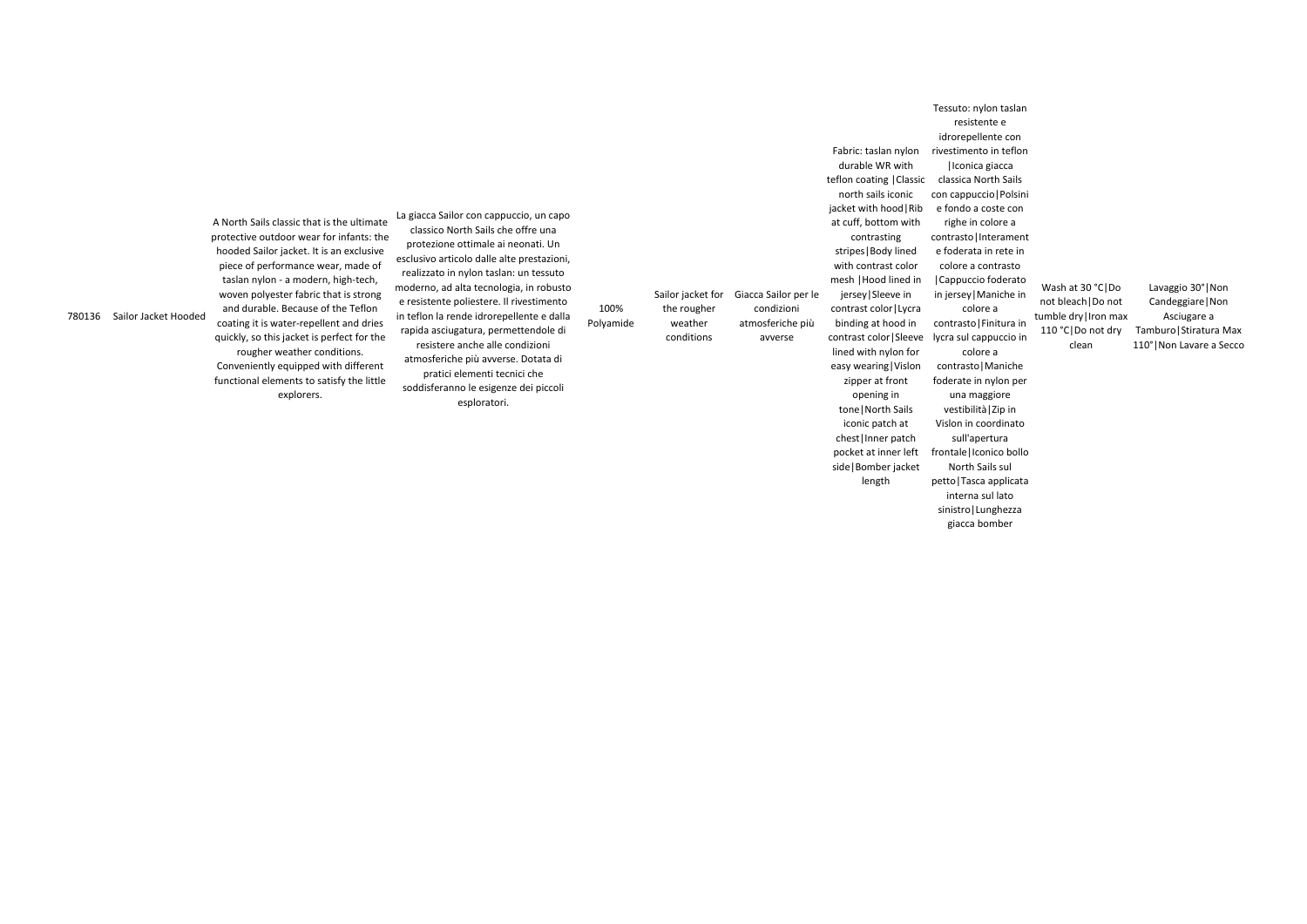$a$ alta ura 5ilet o di ra iera llo lycra sul ul  $the$ isura stica lezza Wash at 30 °C|Do not bleach|Tumble Candeggiare|Asciugare a dry, low heat|Do not bassa temperatura|Non iron|Do not dry clean Lavaggio 30°|Non Stirare|Non Lavare a Secco

| 780140 | North Super Light<br>Vest | Want to take your infant out for an<br>afternoon of enjoying the outdoors? Be<br>sure to put on this North Super Light<br>vest, made of high density down proof<br>nylon with a water-repellent finish. This<br>padded vest is super light, so don't<br>hesitate while packing your little ones<br>bag on your next trip - it won't be heavy<br>or use up much storage. Equipped with<br>a vislon zipper in tone at the front<br>opening, dull lycra binding at the<br>armholes and bottom and pockets that<br>close with plastic hidden snap buttons.<br>A North Sails patch at the chest<br>complete the look of your little sailor. | Anche i neonati si meritano di divertirsi<br>all'aria aperta: non dimenticarti di far<br>indossare loro il gilet North Super Light<br>realizzato in nylon a tenuta piuma ad<br>alta densità con finitura idrorepellente.<br>È un modello imbottito e dal peso<br>minimo, facile da mettere in valigia per<br>il tuo prossimo viaggio senza che occupi<br>troppo spazio. Dotato di zip in Vislon in<br>coordinato sull'apertura frontale,<br>tasche con chiusura con bottoni in<br>plastica automatici a scomparsa e<br>finitura lycra effetto sbiadito su<br>giromanica e fondo. Il bollo North Sails<br>sul petto ne completa il look in perfetto<br>stile marinaro. | 100%<br>Polyamide | Going out? Don't<br>forget to bring<br>the North Super<br>Light vest for<br>your infant | Quando esci con<br>l'ultimo nato di<br>casa, non<br>dimenticarti di<br>portare con te il<br>gilet North Super<br>Light | Fabric: high density<br>down proof nylon<br>with WR finishing<br>100 gr padded vest<br>Vislon zipper in tone<br>at front<br>opening   North Sails<br>patch at chest   Dull<br>lycra binding at<br>armhole and bottom<br>in tone   Pockets at<br>front closed by plastic<br>hidden snap<br>button   Bomber jacket<br>length | Tessuto: nylon a<br>tenuta piuma ad a<br>densità con finitu<br>idrorepellente   Gi<br>imbottito dal peso<br>100 g.   Apertura<br>frontale con cerni<br>in Vislon in<br>coordinato   Boll<br>North Sails sul<br>petto   Finitura in Iy<br>effetto sbiadito s<br>giromanica e su<br>fondo in<br>coordinato   Tasch<br>anteriori con chius<br>con bottoni in plas<br>automatici a<br>scomparsa   Lunghe<br>giacca bomber |
|--------|---------------------------|----------------------------------------------------------------------------------------------------------------------------------------------------------------------------------------------------------------------------------------------------------------------------------------------------------------------------------------------------------------------------------------------------------------------------------------------------------------------------------------------------------------------------------------------------------------------------------------------------------------------------------------|-----------------------------------------------------------------------------------------------------------------------------------------------------------------------------------------------------------------------------------------------------------------------------------------------------------------------------------------------------------------------------------------------------------------------------------------------------------------------------------------------------------------------------------------------------------------------------------------------------------------------------------------------------------------------|-------------------|-----------------------------------------------------------------------------------------|------------------------------------------------------------------------------------------------------------------------|----------------------------------------------------------------------------------------------------------------------------------------------------------------------------------------------------------------------------------------------------------------------------------------------------------------------------|-----------------------------------------------------------------------------------------------------------------------------------------------------------------------------------------------------------------------------------------------------------------------------------------------------------------------------------------------------------------------------------------------------------------------|
|        |                           | A low-maintenance jersey with original<br>North Sails print on the front. A fine fit<br>for curious little explorers. Made with                                                                                                                                                                                                                                                                                                                                                                                                                                                                                                        | Una maglietta facile da lavare, con<br>stampa originale North Sails sul<br>davanti. Perfetta per i piccoli                                                                                                                                                                                                                                                                                                                                                                                                                                                                                                                                                            |                   | Cotton t-shirt                                                                          | T-shirt in cotone                                                                                                      | Fabric: jersey 100%<br>Cotton gr.160   Normal<br>wash   Mou buttons on<br>shoulder   North Sails                                                                                                                                                                                                                           | Tessuto: jersey i<br>100% cotone da 1<br>g. Lavaggio<br>normale   Bottor<br>metallici forati su                                                                                                                                                                                                                                                                                                                       |

in 160 ni ulle spalle|Stampa con logo rotondo North Sails sul davanti|Girocollo|Col lo a coste|Maniche corte

781551 Printed Logo T-Shirt

100% high-quality cotton, so this nautical jersey is a durable keeper. Available in multiple colors.

esploratori più curiosi. Realizzata in 100% cotone di alta qualità, che la rende resistente e indispensabile. Disponibile in vari colori.

Lavaggio 30°|Non Candeggiare|Non Asciugare a 110 °C|Do not dry Tamburo|Stiratura Max 110°|Non Lavare a Secco

100% Cotton

with nautical print

con stampa di ispirazione nautica

round logo print on front|Crew neck|Ribbed collar|Short sleeves

Wash at 30 °C|Do not bleach|Do not tumble dry|Iron max clean

Tessuto: jersey in 100% cotone da 160 g.|Lavaggio normale|Bottoni metallici forati sulle spalle|Stampa North Sails sul davanti|Girocollo|Col letto a coste|Maniche corte Wash at 30 °C|Do not bleach|Do not tumble dry|Iron max clean

110 °C|Do not dry Tamburo|Stiratura Max Lavaggio 30°|Non Candeggiare|Non Asciugare a 110°|Non Lavare a Secco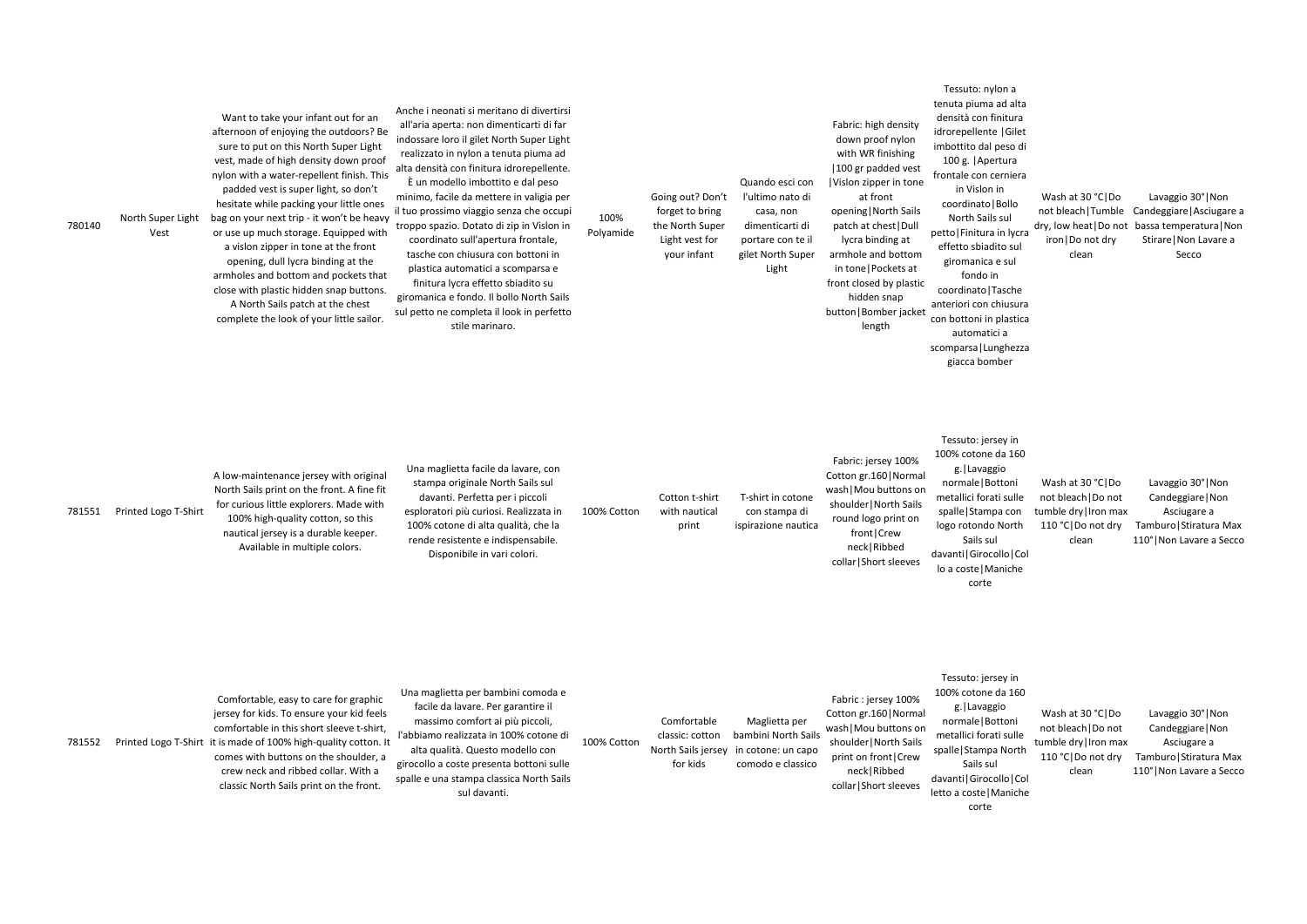Lavaggio 30°|Non Candeggiare|Non Asciugare a 110 °C | Do not dry Tamburo | Stiratura Max 110°|Non Lavare a Secco

| 781570 | Lowell Fleece Zip<br>Hoodie | Keep your kid snug and warm at all<br>times with this Lowell full zip hooded<br>sweater. Made of 100% fleece cotton, a<br>comfortable fabric that feels soft to the<br>skin. With the North Sails logo print on<br>the front, this hooded sweater is a<br>classic piece of outerwear for kids. The<br>lining of the hood has a contrast color.<br>Available in multiple colors, so your little<br>globetrotter can pick its favorite color. | Tieni i piccoli sempre al caldo e nel<br>massimo comfort con questa felpa<br>Lowell dotata di cappuccio e cerniera a<br>tutta lunghezza. Realizzata in 100% pile<br>di cotone, un tessuto comodo e<br>piacevole al tatto. Questo capo outdoor<br>classico per bambini presenta il classico<br>logo North Sails stampato sul davanti.<br>La fodera del cappuccio è in colore a<br>contrasto. Disponibile in vari colori per<br>permettere ai piccoli viaggiatori di<br>scegliere il colore che preferiscono. | 100% Cotton | Cosy full zip<br>hooded sweater<br>for kids | Comoda e calda<br>felpa con cappuccio<br>e cerniera a tutta<br>lunghezza per<br>bambini | Fabric: Fleece 100%<br>Cotton gr.<br>360   Normal<br>wash   North Sails Logo<br>print on front   Lining<br>hood in contrast color<br>Hooded with front<br>zip with puller ring | Tessuto: pile in :<br>cotone da 36<br>g.   Lavaggic<br>normale   Stamp<br>logo North Sail:<br>davanti   Fodera<br>cappuccio in col<br>contrasto   Co<br>cappuccio e z<br>frontale cor<br>tiralampo |
|--------|-----------------------------|---------------------------------------------------------------------------------------------------------------------------------------------------------------------------------------------------------------------------------------------------------------------------------------------------------------------------------------------------------------------------------------------------------------------------------------------|-------------------------------------------------------------------------------------------------------------------------------------------------------------------------------------------------------------------------------------------------------------------------------------------------------------------------------------------------------------------------------------------------------------------------------------------------------------------------------------------------------------|-------------|---------------------------------------------|-----------------------------------------------------------------------------------------|--------------------------------------------------------------------------------------------------------------------------------------------------------------------------------|----------------------------------------------------------------------------------------------------------------------------------------------------------------------------------------------------|
|--------|-----------------------------|---------------------------------------------------------------------------------------------------------------------------------------------------------------------------------------------------------------------------------------------------------------------------------------------------------------------------------------------------------------------------------------------------------------------------------------------|-------------------------------------------------------------------------------------------------------------------------------------------------------------------------------------------------------------------------------------------------------------------------------------------------------------------------------------------------------------------------------------------------------------------------------------------------------------------------------------------------------------|-------------|---------------------------------------------|-----------------------------------------------------------------------------------------|--------------------------------------------------------------------------------------------------------------------------------------------------------------------------------|----------------------------------------------------------------------------------------------------------------------------------------------------------------------------------------------------|

in 100% 360 gio normale|Stampa con Wash at 30 °C|Do ils sul era del colore a  $|Con$ e zip con not bleach|Do not tumble dry|Iron max clean

| 783032 | Lowell Volley Short | Keep your little explorer happy with<br>these playful volley shorts. With its fully<br>elasticated waistband, multiple pockets,<br>inner briefs in mesh and a customized<br>drawcord at the inner waistband for<br>adjustment, we're sure these shorts will<br>soon become a household favorite.<br>Made of cotton nylon and with a North<br>Sails patch stitched at the bottom left<br>side, this is a piece of performance wear<br>your little one can't resist. | Fai felici i piccoli esploratori di casa con<br>questi vivaci pantaloncini da pallavolo.<br>Con girovita interamente elasticizzato,<br>varie tasche, fodera interna in rete e<br>cordoncino regolabile in vita,<br>diventeranno il loro paio di<br>pantaloncini preferito. Realizzati in<br>nylon di cotone e con bollo North Sails<br>cucito sul lato inferiore sinistro, sono<br>un capo dalle alte prestazioni di cui non<br>potranno più fare a meno. | 54%<br>Cotton   46%<br>Polyamide | Comfortable<br>shorts for kids | Comodi<br>pantaloncini per<br>bambini | Fabric: printed cotton<br>nylon   Volley<br>shorts   Fully<br>elasticated<br>waistband   Stand<br>pockets at front<br>Patch pocket at back<br>closed by velcro with<br>metal eyelet for<br>drainage   Inner briefs<br>in mesh   North Sails<br>patch stitched at<br>bottom left<br>side   Customized<br>drawcord at inner<br>waistband for<br>adjustment   Length: | cotone<br>stampato   Pantalonci<br>ni da<br>pallavolo Girovita<br>interamente<br>elasticizzato   Tasche a<br>filetto sul davanti<br>Tasca applicata sul<br>retro con chiusura in<br>velcro e occhiello<br>metallico per il<br>deflusso   Fodera<br>interna in rete   Bollo<br>North Sails cucita sul<br>lato inferiore<br>sinistro   Cordoncino<br>regolabile all'interno<br>الملمات |
|--------|---------------------|--------------------------------------------------------------------------------------------------------------------------------------------------------------------------------------------------------------------------------------------------------------------------------------------------------------------------------------------------------------------------------------------------------------------------------------------------------------------|-----------------------------------------------------------------------------------------------------------------------------------------------------------------------------------------------------------------------------------------------------------------------------------------------------------------------------------------------------------------------------------------------------------------------------------------------------------|----------------------------------|--------------------------------|---------------------------------------|--------------------------------------------------------------------------------------------------------------------------------------------------------------------------------------------------------------------------------------------------------------------------------------------------------------------------------------------------------------------|--------------------------------------------------------------------------------------------------------------------------------------------------------------------------------------------------------------------------------------------------------------------------------------------------------------------------------------------------------------------------------------|

27,5 cm

Tessuto: nylon di one Pantalonci p | Girovita mente t<mark>o|Tasche a</mark> filetto sul davanti plicata sul chiusura in occhiello co per il o|Fodera rete | Bollo s cucita sul lferiore cordoncino Wash at 30 °C|Do not bleach|Tumble dry, low heat|Iron max 110 °C|Do not dry clean

del girovita|Lunghezza: 27,5 cm

Lavaggio 30°|Non Candeggiare|Asciugare a bassa temperatura|Stiratura Max 110°|Non Lavare a Secco